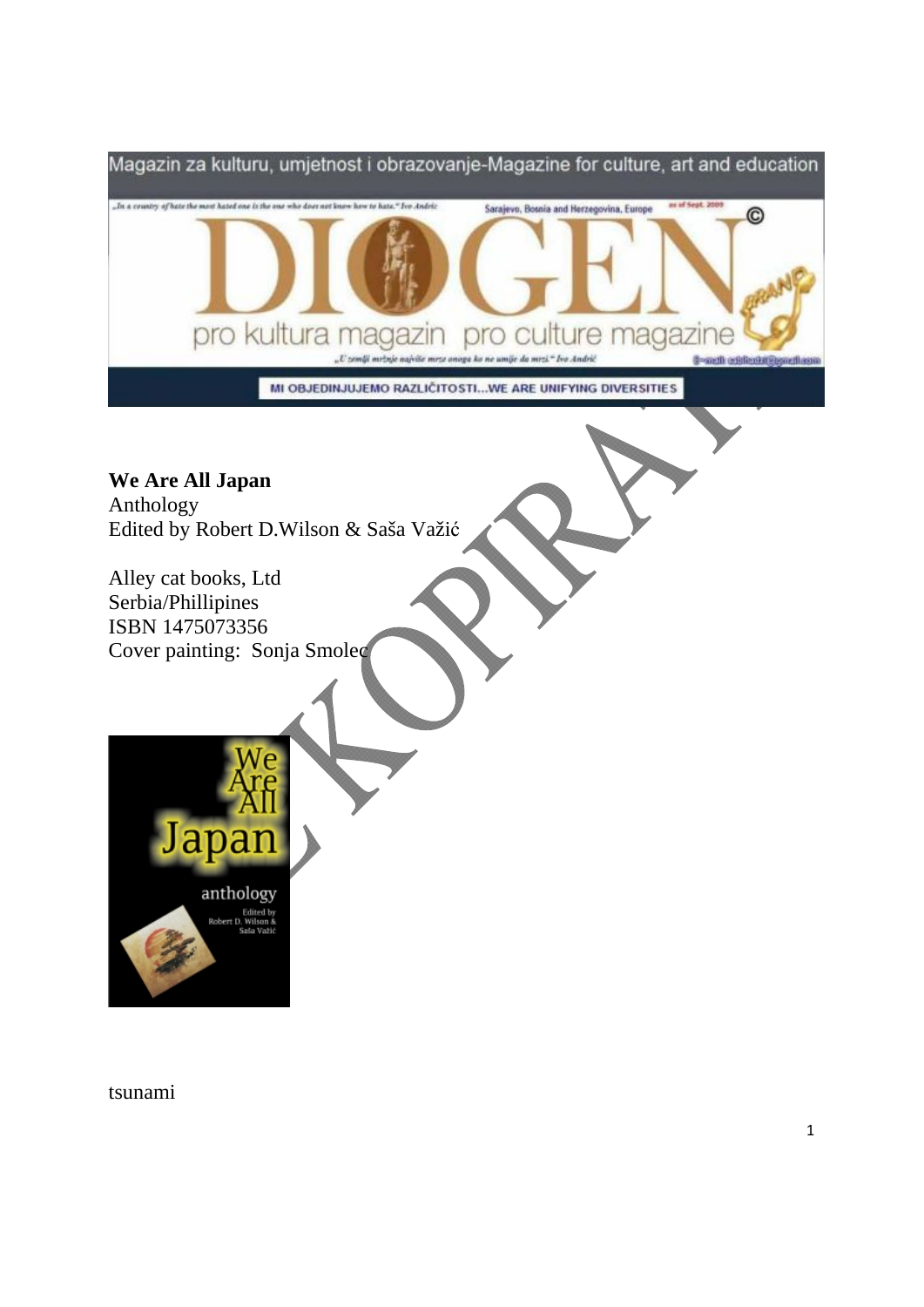a bite in the troat hardly passes through

#### **Rajna Begović, Belgrade, Serbia**

\*

a seagull over Fukushima… in its safe world

Tomislav Maretić, Zagreb, Croatia

\*

stop the planet… the lesson I ws thought long before

#### **Saša Važić, Belgrade, Serbia**

\*

before the dawn above Fukushima bleeding heavens

# **Ivica Jembrih Cobovički, Gregurovec, Croatia**

\*

a calm man clung to the floating roof waiting…

## **Duško Matas, Zagreb, Croatia**

\*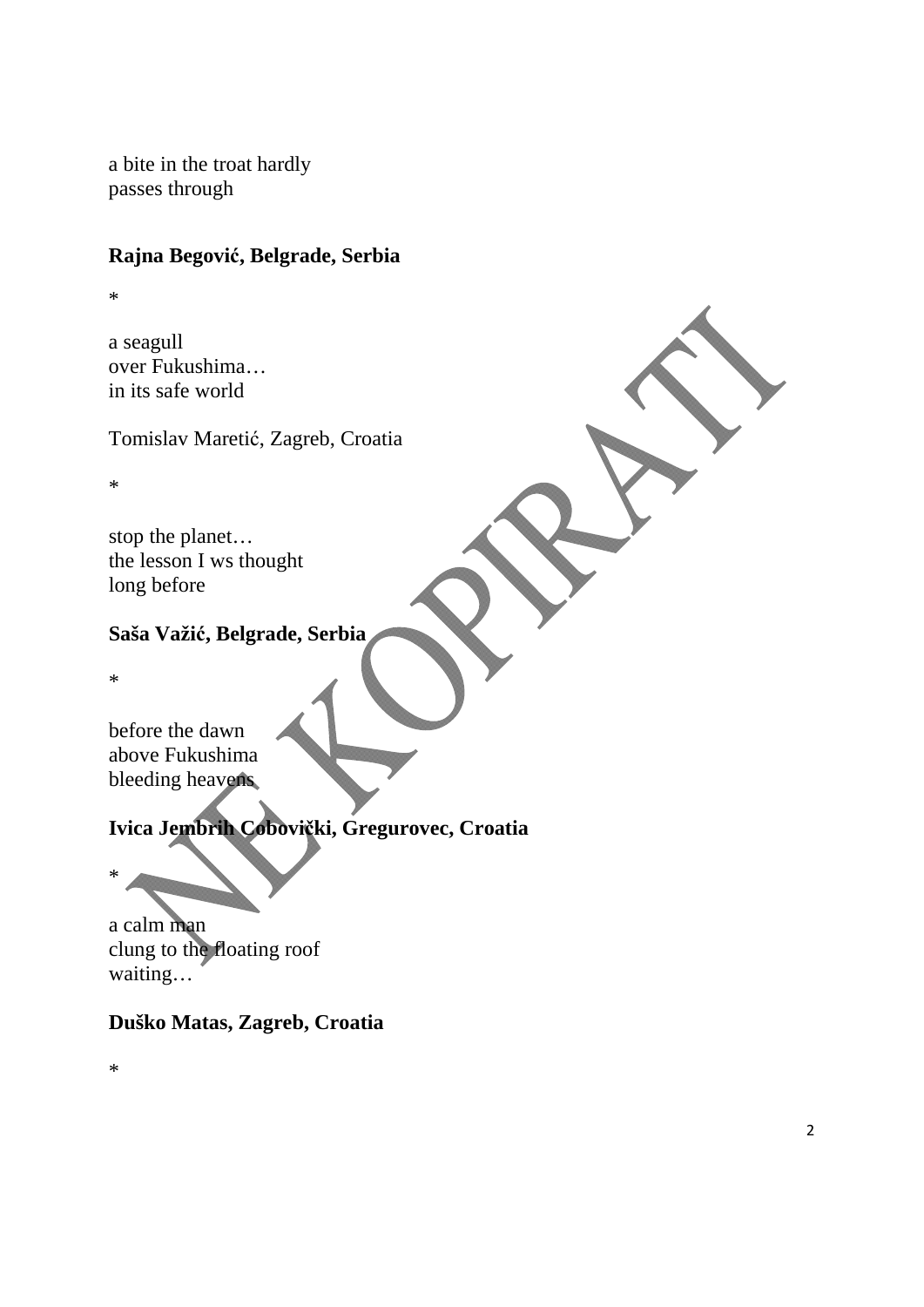after the tsunami the spring moon reflected on a floating window

## **Verica Živković, Starčevo, Serbia**

\*

collective burial words keep falling into the graves

### **Željko Funda, Varaždin, Croatia**

Utagawa Hiroshige (1797-1858)

http://artweek.la/issue/dec-13-2010/article/hiroshige-visions-of-japan

nuclear reactor cherry tree blossoming for nameless heroes

**Branislav Brzaković, Niš, Serbia** 

\*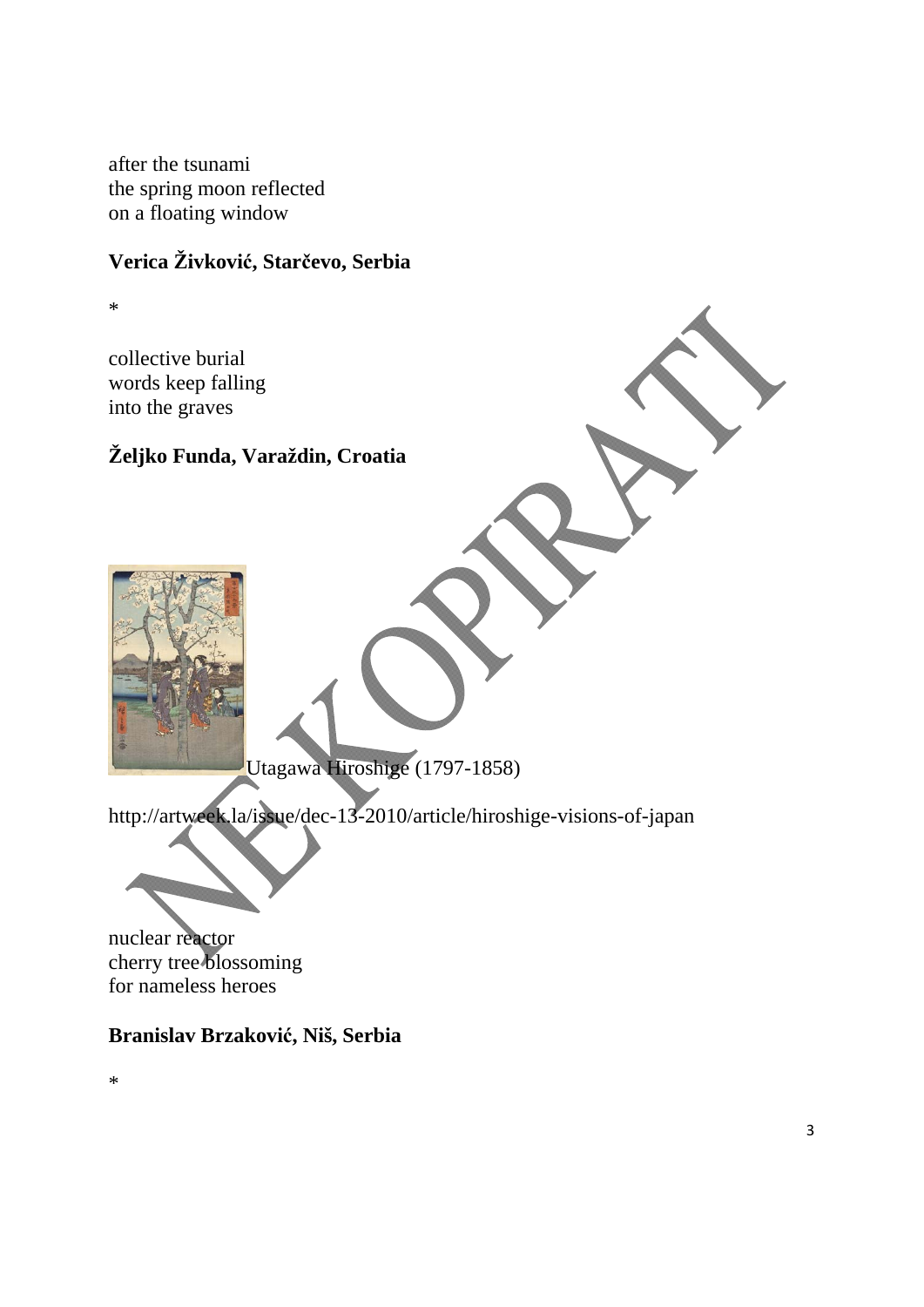a thousand cherry trees from Japan … in Serbian garden

#### **Jovanka Božić, Valjevo, Serbia**

\*

this painful moan… a nest of people's souls swallow a black wave

#### **Malvina Mileta, Labin, Croatia**

\*

Wind whistling The wave throws the whole quart Into its belly

## **Tatjana Stefanović, Belgrade, Serbia**

\*

hundreds of houses and a rake

**Rajka Anđelić Maslovarić, Biograd na Moru, Croatia** 

\*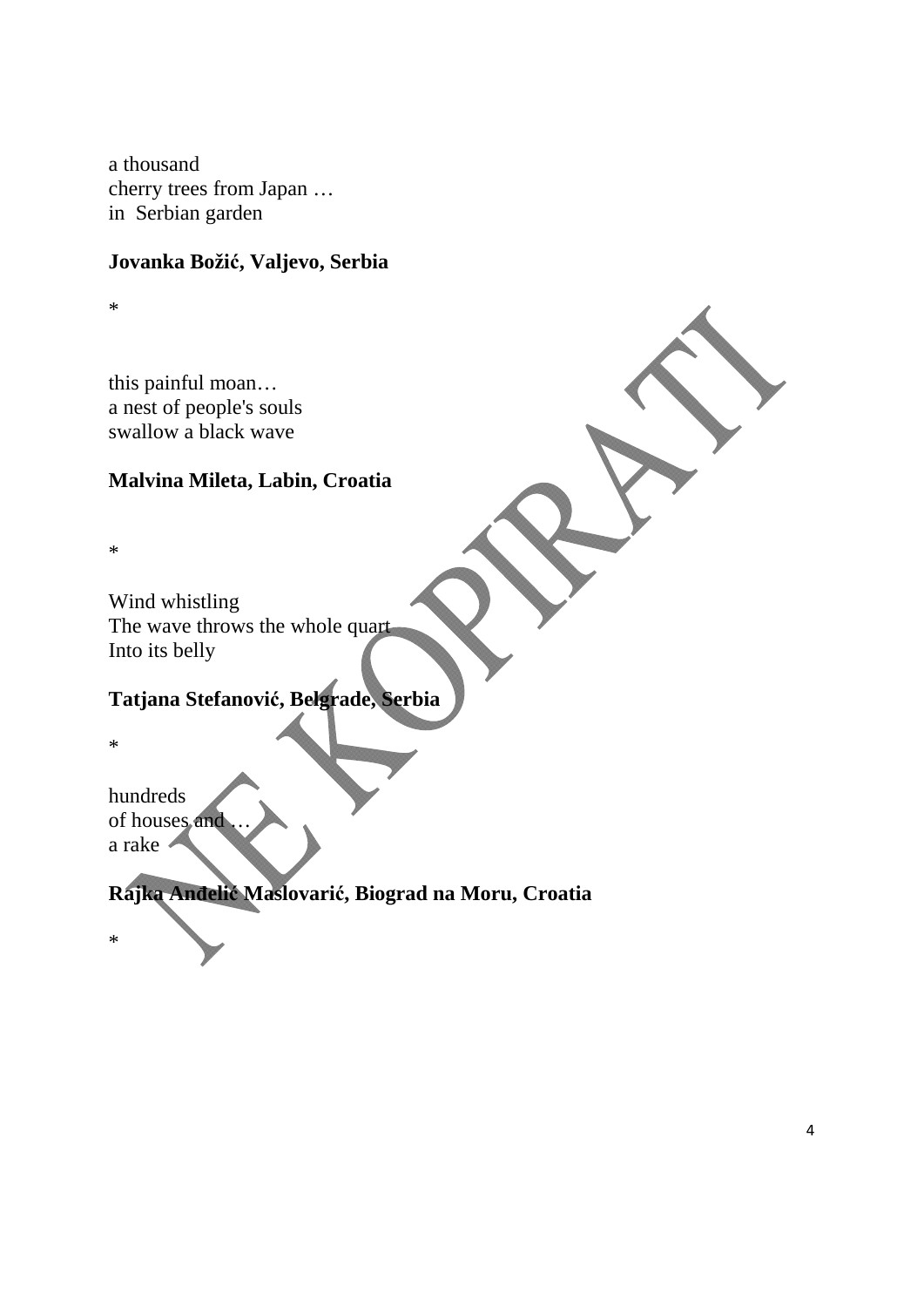

http://www.britishmuseum.org/explore/highlights/highlight\_image.aspx?image=ho kusai.jpg&retpage=16638

#### Japan Hokusai's wave on an old screen

## **Ljubomir Radovančević, Zagreb, Croatia**

\*

death march … no one and everyone mine

### **Đurđa Vukelić-Rožić, Ivanić Grad, Croatia**

\*

I loved the sea but not this kind – dreadful and black

#### **Dina Franin, Zagreb, Croatia**